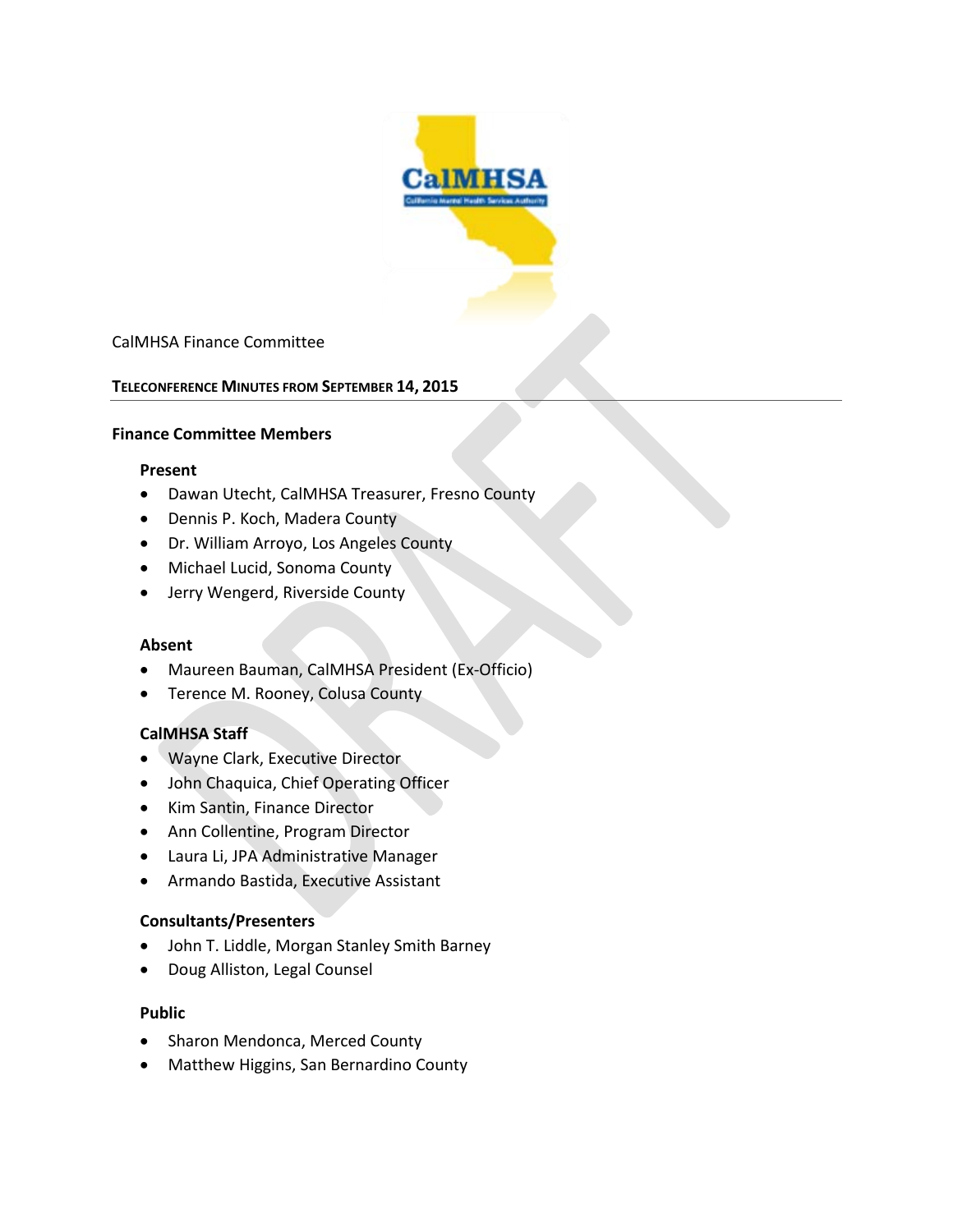## 1. **Call to Order**

The CalMHSA Finance Committee teleconference was called to order at 3:01 p.m. on September 14, 2015 by JPA Administrative Manager Laura Li, CalMHSA.

## 2. **Roll Call and Public Comment Instructions**

JPA Administrative Manager Laura Li, CalMHSA, called roll and a quorum was established. All participants were asked to introduce themselves. Ms. Li then reviewed the public comment instructions, noting that items not on the agenda would be reserved for public comment at the end of the meeting.

## 3. **Consent Calendar**

Treasurer Dawan Utecht, Fresno County, asked for any changes to the July 27, 2015 minutes. There were none.

## **Action: Approval of the consent calendar.**

## **Motion: Dr. William Arroyo, Los Angeles County Seconded: Michael Lucid, Sonoma County**

## **Motion passed.**

Public comment was heard from the following individual(s): *None*

# 4. **Proposed Revision ─ CalMHSA Investment Policy**

Chief Operating Officer John Chaquica, CalMHSA, reviewed the background and purpose of CalMHSA's state-mandated investment policy, and introduced the proposed revision. John Liddle, Morgan Stanley, proceeded to give an overview of the revision in question, which concerned the addition of an investment restriction that would prevent CalMHSA from investing in companies whose revenue comes from the manufacture and sale of sugar-based beverages. The Committee went on to discuss this proposal, with general consensus that it would set a difficult precedent for future investment protocol.

# **Action: Denial of recommendation for the proposed revision.**

## **Motion: Jerry Wengerd, Riverside County Seconded: Dr. William Arroyo, Los Angeles County**

## **Motion passed.**

Public comment was heard from the following individual(s): *None*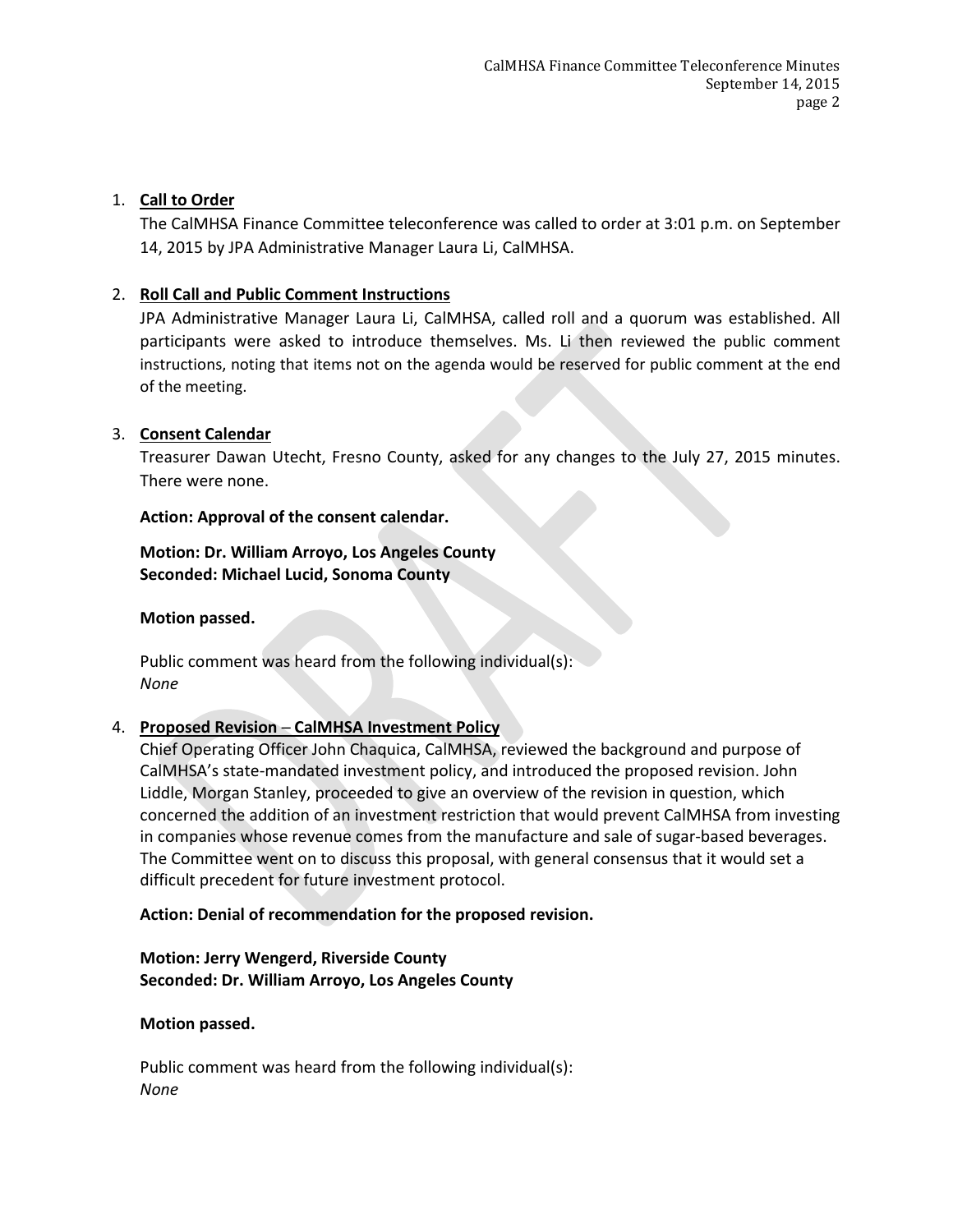## 5. **CalMHSA Cash-Flow Management**

Treasurer Dawan Utecht, Fresno County, referred to the documents provided in the agenda packet, as well as the additional document provided via email, for an overview of CalMHSA's current cash balance and projected cash-flow for the remainder of the fiscal year. Executive Director Wayne Clark, CalMHSA, affirmed that CalMHSA is currently dependent on county contributions for its funding, and spoke to the financial challenges of the near future.

## **Action: None, information only.**

Public comment was heard from the following individual(s): *None*

## 6. **CalMHSA Invoice and County Payment Policy**

Treasurer Dawan Utecht, Fresno County, discussed the increasing importance of a structured system for receipt of funding, in order to ensure securing owed funds once counties have committed. Executive Director Wayne Clark, CalMHSA, gave an overview of potential strategies for invoicing and collection of payments, with a focus on understanding the systemic causes of non-payment.

# **Action: Invoice and County Payment Policy endorsed by the Committee.**

Public comment was heard from the following individual(s): *None*

# 7. **CalMHSA Executive Director Finance Report**

Executive Director Wayne Clark, CalMHSA, reported on the status of the SAMHSA Suicide Prevention Grant, discussions with the Steinberg Institute regarding strategic development of the Student Mental Health initiative, and a continued pursuit of private sector funding. The Executive Director also spoke on the Annual Adjustment template project.

## **Action: None, information only.**

Public comment was heard from the following individual(s): *None*

## 8. **General Public Comment**

This time is reserved for members of the public to address the Committee relative to matters of CalMHSA not on the agenda. No action may be taken on non-agenda items unless authorized by law. Comments will be limited to three minutes per person and twenty minutes in total. The Committee may also limit public comment time regarding agenda items, if necessary, due to a lengthy agenda.

Public comment was heard from the following individual(s): *None*

## 9. **Closing Comments**